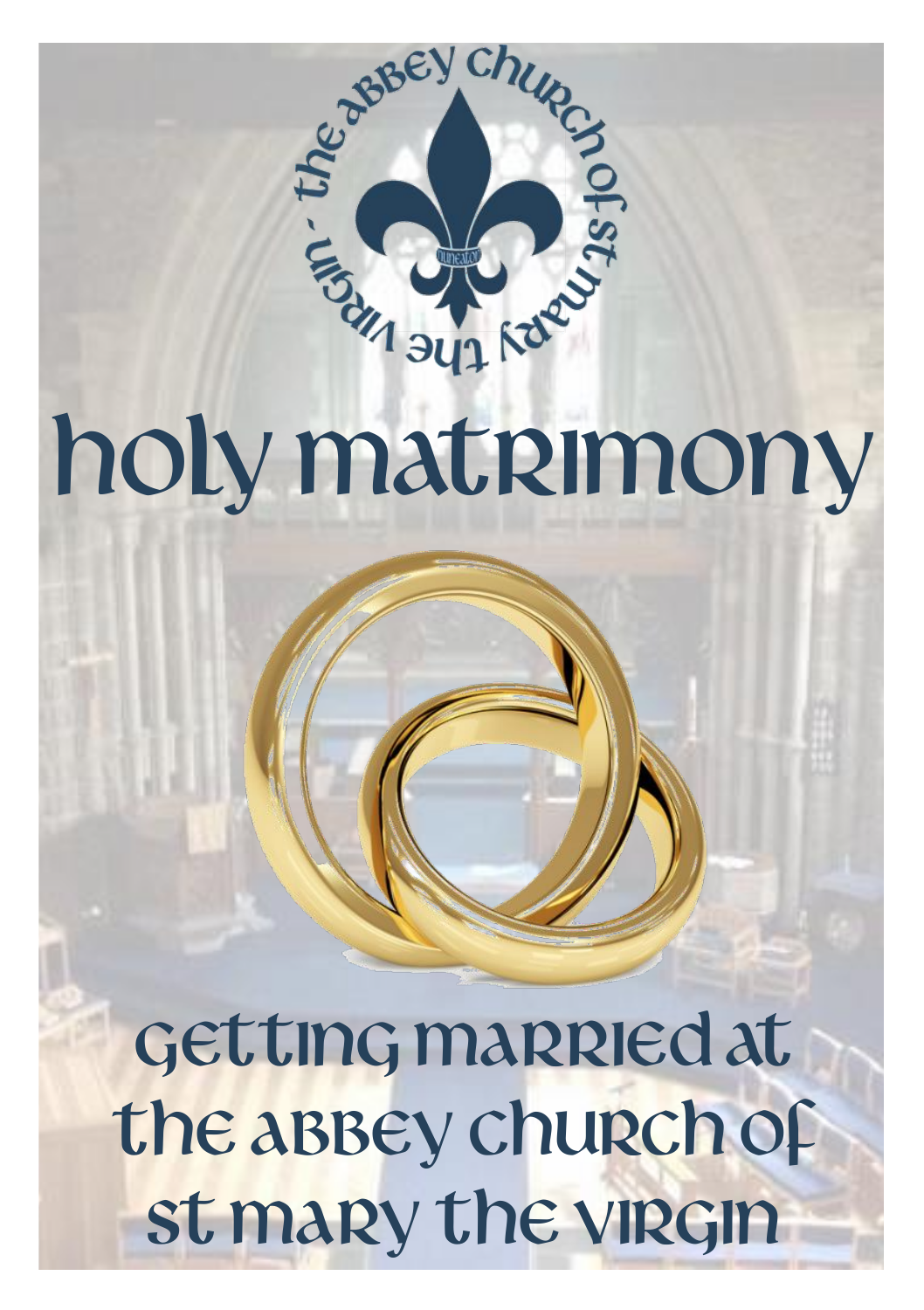**thank** you for considering the Abbey Church of St Mary the Virgin for your wedding and please accept our sincere congratulations on your engagement!

Christian Marriage, or Holy Matrimony, is defined by the Church in Canon Law as: "a union permanent and lifelong, for better for worse, till death them do part, of one man with one woman, to the exclusion of all others on either side, for the procreation and nurture of children, for the hallowing and right direction of the natural instincts and affections, and for the mutual society, help and comfort which the one ought to have of the other, both in prosperity and adversity."

If you are ready to enter into this way of life then we are extremely pleased and excited for you, and for your families and friends. It's a wonderful thing and to be able to be with you and to pray God's blessing on your union is a tremendous privilege. No doubt you're already starting to think about and plan for your Wedding Day, but, if you decide to explore the possibility of getting married here at St Mary the Virgin, then what you find here will be essential reading.

This booklet is intended to ensure that you have all the important information you'll require to begin to plan for the Big Day. Some of what is included here might, at times, seem a bit dry but *please read it all very carefully*. Your Wedding, wherever it is, will, without doubt, be a wonderful and an exciting occasion, but the fact remains that there are lots of extremely important things for you to consider and take in before you apply to be married here.

Our goal is to ensure that you get the very best for your Wedding Day and the best start to your married life together.

With prayers for you as your start to prepare in earnest and, more importantly, for a new and exciting way of life together.

Father Tom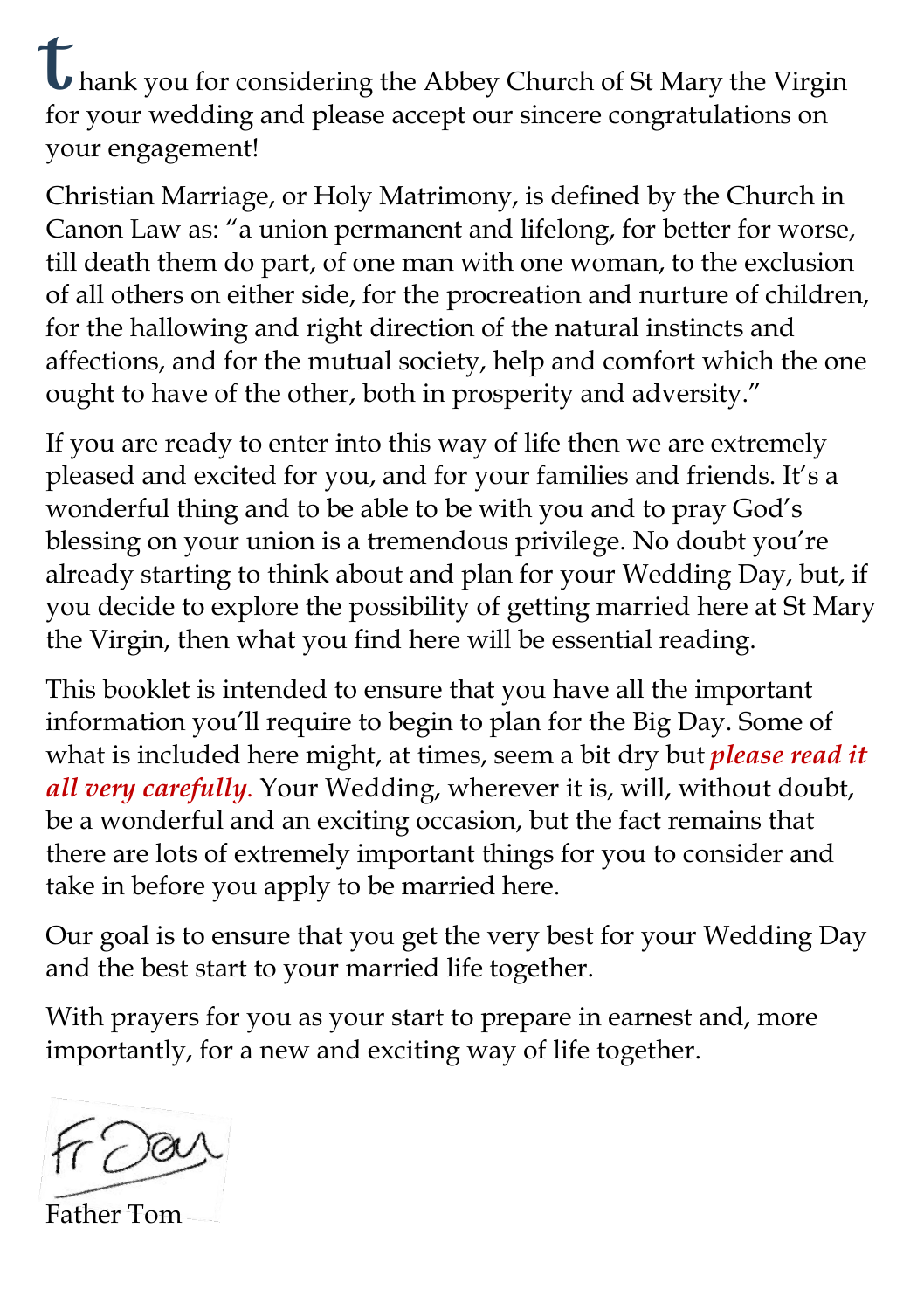## Who can get married at St Mary the Virgin?

Although the Church of England has recently passed legislation to make it a lot easier to get married in the parish church of your choice, it's still not quite as straightforward as simply picking your favourite venue. Legal restrictions are imposed upon us and that means that you will need to have a **'qualifying connection'** to this Parish Church in order to get married here; you will also need to be able to show documentary evidence that proves a 'qualifying connection'.

You can legally get married at St Mary the Virgin *if you can show* that **any one** of the following criteria applies to you:

- if either bride or groom live in the Parish of St Mary the Virgin.
- if either bride or groom has, at any time, lived in the Parish of St Mary the Virgin for a continuous period of at least six months.
- if either bride or groom was baptised at St Mary the Virgin.
- if either bride or groom have been confirmed and your Confirmation is recorded in the Confirmation Register at St Mary the Virgin.
- if either bride or groom has regularly attended St Mary the Virgin for worship for a period of at least six months.

*or*

•if one the parents of either bride or groom, **at any time after you were born**, has lived in the Parish of St Mary the Virgin for a continuous period of at least six months.

•if one of your parents has regularly attended St Mary the Virgin for worship for a period of at least six months.

*or*

• if the parents or grandparents of either bride or groom were married at the Abbey Church of St Mary the Virgin.

If you are unable to prove that any of the above criteria apply to you and you still wish to be married at the Abbey then **all is not lost**: it is possible to establish a 'qualifying connection' and become legally eligible if one of you regularly attends the 10.15am Sunday Parish Mass for a period of at least six months (in this case, 'regularly' should be understood to mean at least twice a month).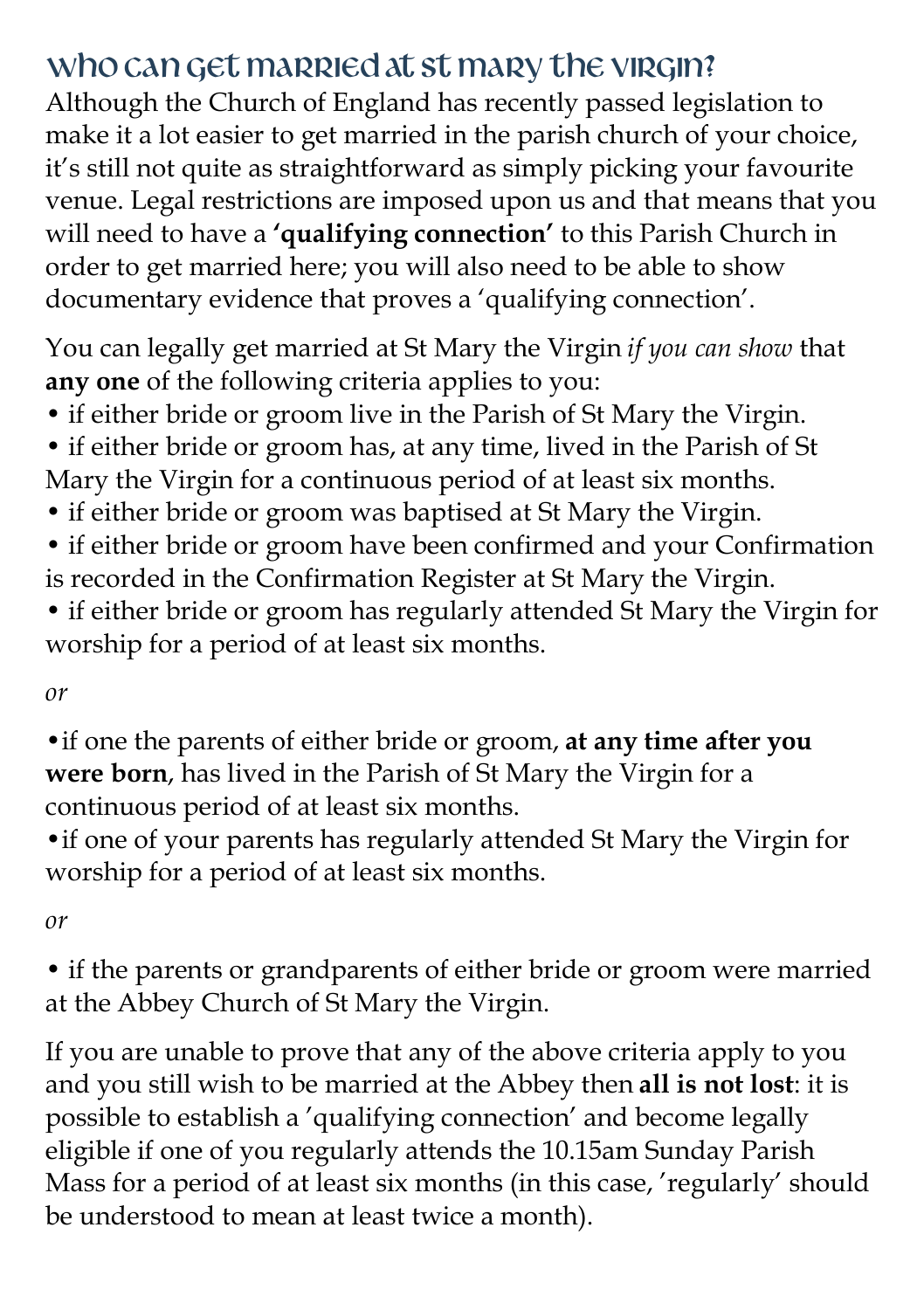To discover whether or not you live in the Parish of St Mary the Virgin, please go to **https://www.achurchnearyou.com/church/12985/** and zoom in using the map tool to see if your home lies within the parish —the orange shaded area shows the boundaries of our parish. Unfortunately, 'close' is not close enough—we can't bend the rules, even if you're only a few feet over the parish boundary.



If either bride of groom is a non-EEA national (ie, non-European) then a Superintendent Registrar's Certificate will need to be acquired before a wedding can take place in any Church of England parish church.

In accordance with the Immigration Act 2014, **all of those who wish to be married in a Church of England parish church must provide evidence of their nationality** (a current passport or birth certificate).

Contrary to popular belief, neither bride nor groom need be baptised in order to be married in a Church of England parish church; so, if one or both of you weren't baptised as a child that's not a problem—but adults can be baptised, too, so if you would like to explore baptism, the Vicar would be delighted to speak with you about this. However, Baptism is a special gift of God and a Sacrament of His Church and can only be offered as part of a serious Christian commitment , so we can't baptise simply in order to establish a 'qualifying connection'.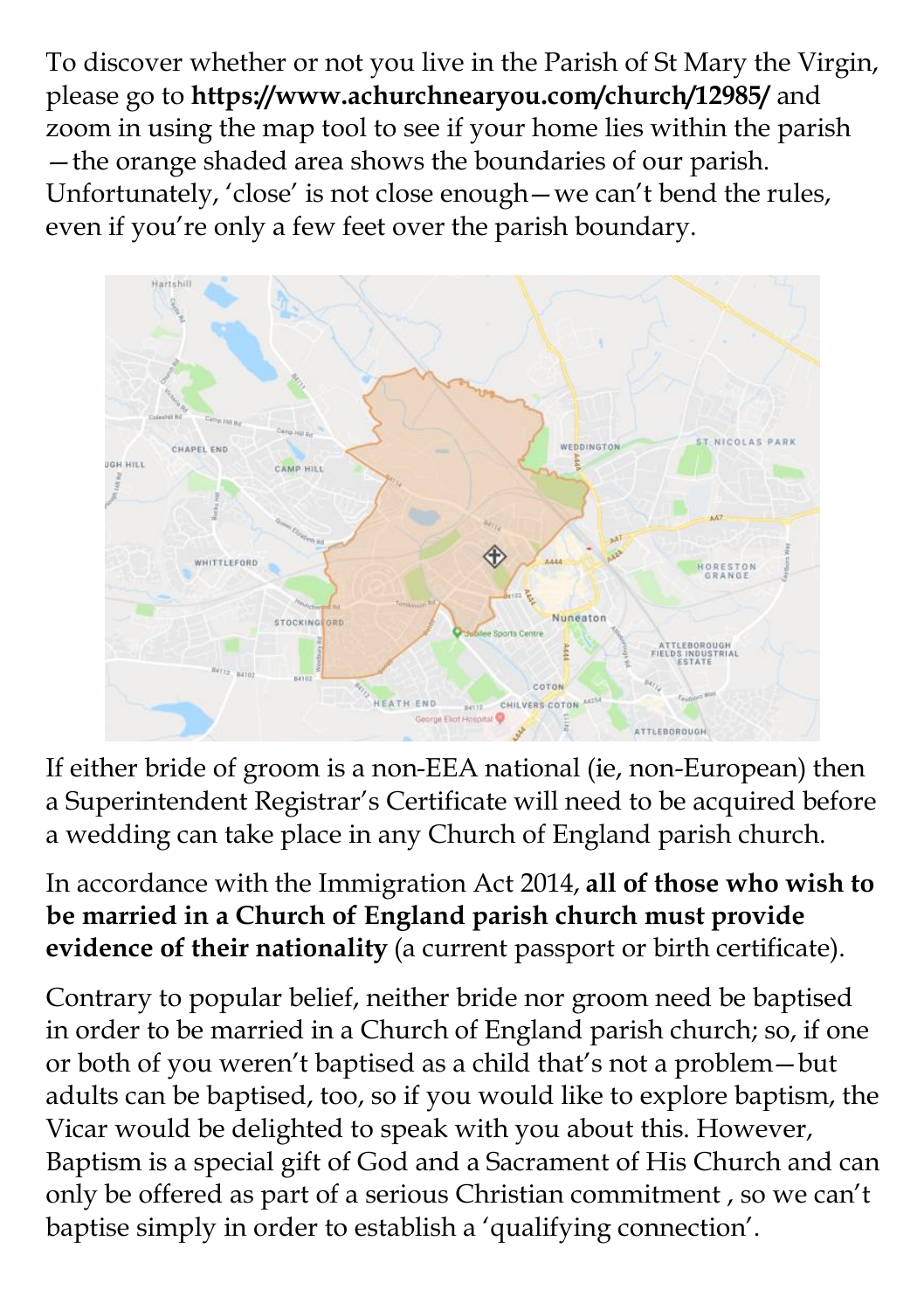## What if one of us is divorced?

If either bride or groom is divorced and has a former spouse who is still alive, then, at present, we are unable to offer Holy Matrimony at St Mary the Virgin; but there are still ways that we can help you to celebrate your wedding and to celebrate it with you.

We, of course, absolutely understand that life and relationships are complicated and that this is a delicate matter, but the fact that we can't offer marriage to you really is not a judgement on you or your life; rather it is a matter of theology and ecclesiology: the Vicar does not recognise that he has the authority— and, therefore, is unable, in good conscience— to dispense with the historic and traditional teaching of the Universal Church. That said, just because we are not in a position to offer the marriage ceremony to those who are divorced it doesn't mean that we don't recognise that your forthcoming union can't or won't be a beautiful thing and a blessing on your lives, on the lives of your families and friends, on your community, and on the world around you.

After a civil ceremony at the Register Office or another wedding venue, we are able—and would be delighted—to welcome you into church for a service of Prayer and Dedication. This looks just a little different to a wedding service, in that bride and groom enter together and rings are not exchanged; but other than that is very similar and a lovely ceremony. For a service of Prayer and Dedication after a civil ceremony there is no need to satisfy the legal requirements or qualifying criteria that are essential for a wedding in church—all you need to do is get in touch and arrange a time to meet with the Vicar.

#### Same-sex unions

The Church of England holds to a traditional understanding of the sacrament of Holy Matrimony, consistent with the Universal Church; further to and as a consequence of this it is not legally permitted to offer marriage to same-sex couples nor services of Prayer and Dedication after a same-sex civil ceremony in the Church of England.

All are welcome at St Mary the Virgin, regardless of race, nationality, gender, or sexuality and we strive to ensure that everybody can feel at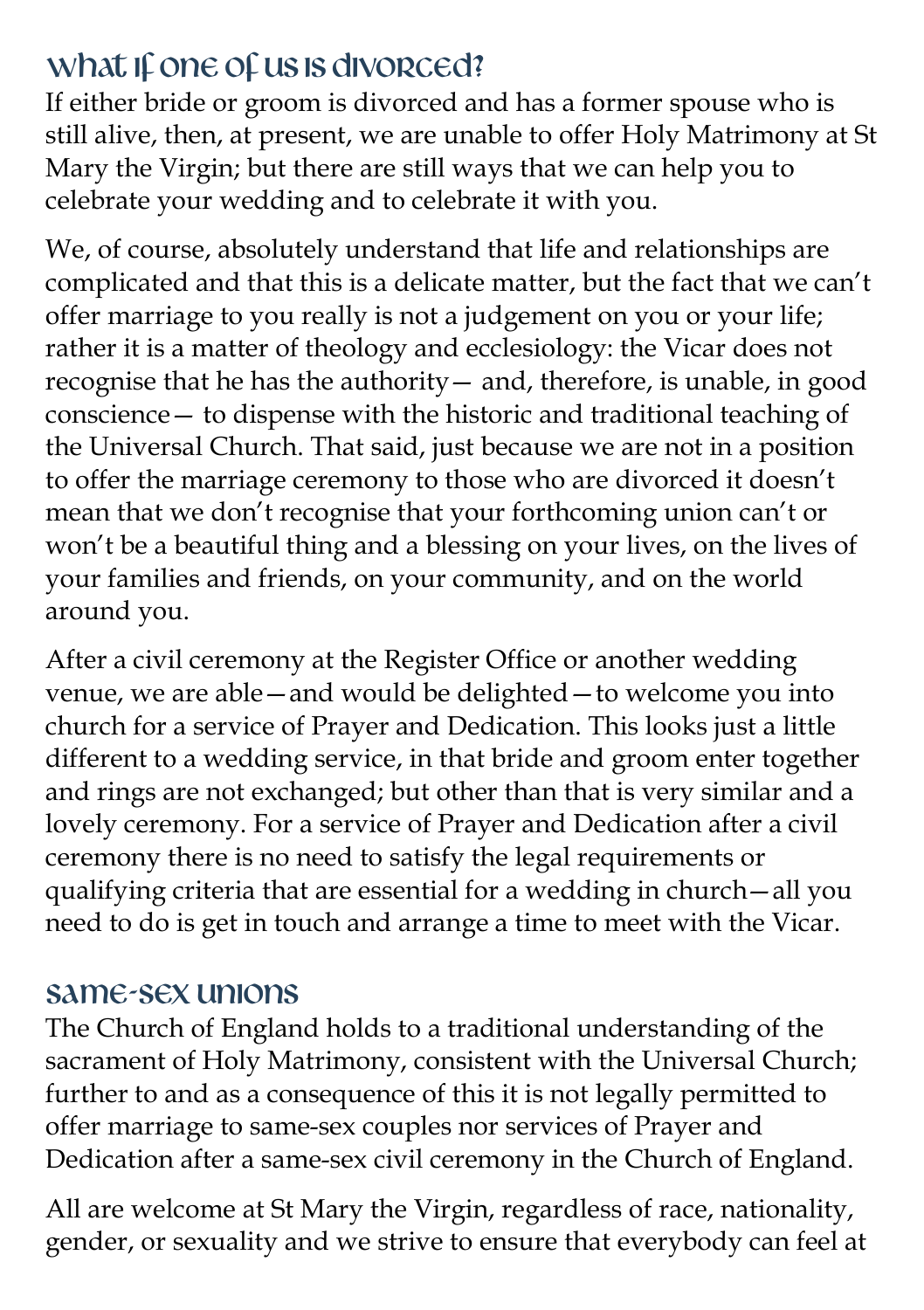home here. We hope, sincerely, that the Church's position on marriage won't alter that fact for you.

# When can we get married?

The date and time of your wedding will need to be arranged with the Vicar so, although you might have an idea of when you would like it to be, please be aware that some degree of flexibility is necessary as he will have other commitments and there may already be other weddings or events booked in at St Mary the Virgin.

It is illegal for Church of England marriages to begin earlier than 9am and they must be concluded by 6pm by law (so, that means that wedding services need to begin by 5pm).

Although Saturday is the most popular and often the most convenient day of the week for weddings it is, technically, possible to get married on any day. That said, it is, of course, not possible to be married at St Mary the Virgin on a Sunday morning because of our regular Parish Mass.It is also not possible for us to offer to celebrate your wedding with you during Holy Week (the week before and including Easter Sunday) nor on Christmas Day.

It is worth bearing in mind that the six weeks before Easter (the season of Lent) and the four weeks before Christmas (the season of Advent) are traditional periods of penitence and abstinence in the Church and, as such, decorations are muted, if not completely absent. During Advent floral decorations are very limited and during Lent absolutely no flowers or floral displays are allowed in church, including at weddings. Naturally, this might be a very important consideration for you when choosing a date for your wedding. It is not always completely obvious how to work out when Lent will be in the years ahead (it changes year on year with the date of Easter), so, if you're not sure, please ask the Vicar. If you suggest a potential date during Lent we will, of course, let you know and remind you of the ramifications.

Please be aware that we can't hold dates and times for you without a full application and deposit.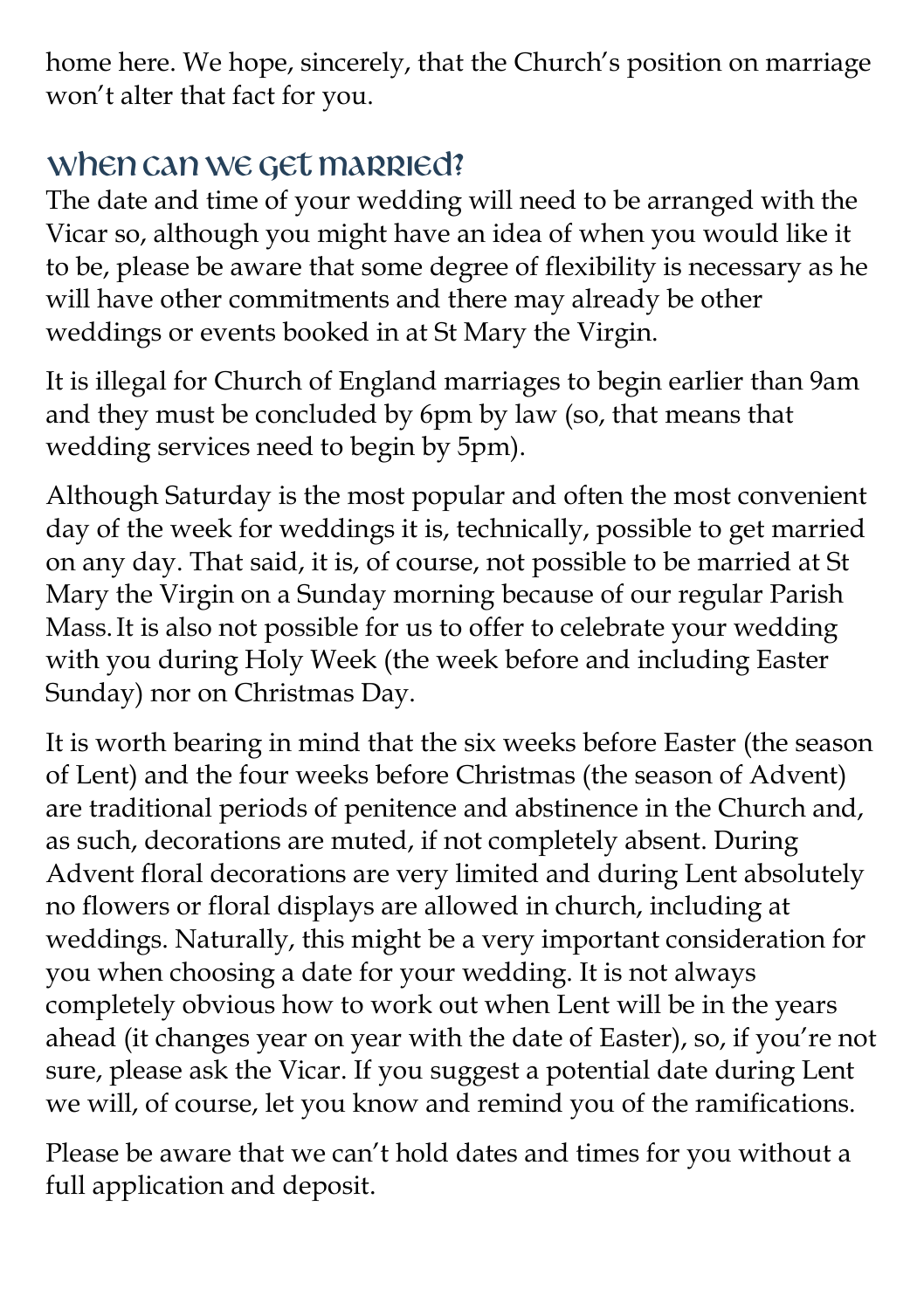## So, what happens next?

As long as you are legally entitled to be married here at St Mary the Virgin, the next thing to do is to get in touch with the Vicar (contact details are printed at the back of this booklet) and you will be able to arrange a meeting with him to work out a date and time for your wedding. When you get together he will provide you with a banns application form to fill in so that your banns can be published (read) in church; if you live outside the parish of St Mary the Virgin then you will also have to have your banns read at your own parish church (you should be able to work out your 'home' parish by visiting **www.achurchnearyou.com** and entering your postcode into the search box—if you have any trouble doing this, the Vicar will be pleased to help you).

It is best if you can get your banns application form to us (and to any other parish church that you will need them published in) within six months of your actual wedding and no later than three months before your wedding. Your banns will then be published on three consecutive Sundays at the 10.15am Parish Mass; these three Sundays will be within three months of your wedding day. We will, of course, let you know the dates on which your banns are scheduled to be published and we will invite you to join us on those Sundays to hear your banns being read. There are statutory legal fees for the publication of banns which will be included in the total cost of the wedding.

When you fill in your banns application form it is essential that you both do so using your full, legal names and that both bride and groom sign the form.

If any of your details change (such as your address or your legal name) prior to the publication of your banns you must let us know as soon as possible.

If your banns need to be published in a parish other than St Mary the Virgin then, once they have been read there on three consecutive Sundays, you will be given a Certificate which, along with proof of nationality and documentary evidence of your qualifying connection, we absolutely must see before we can proceed with your wedding.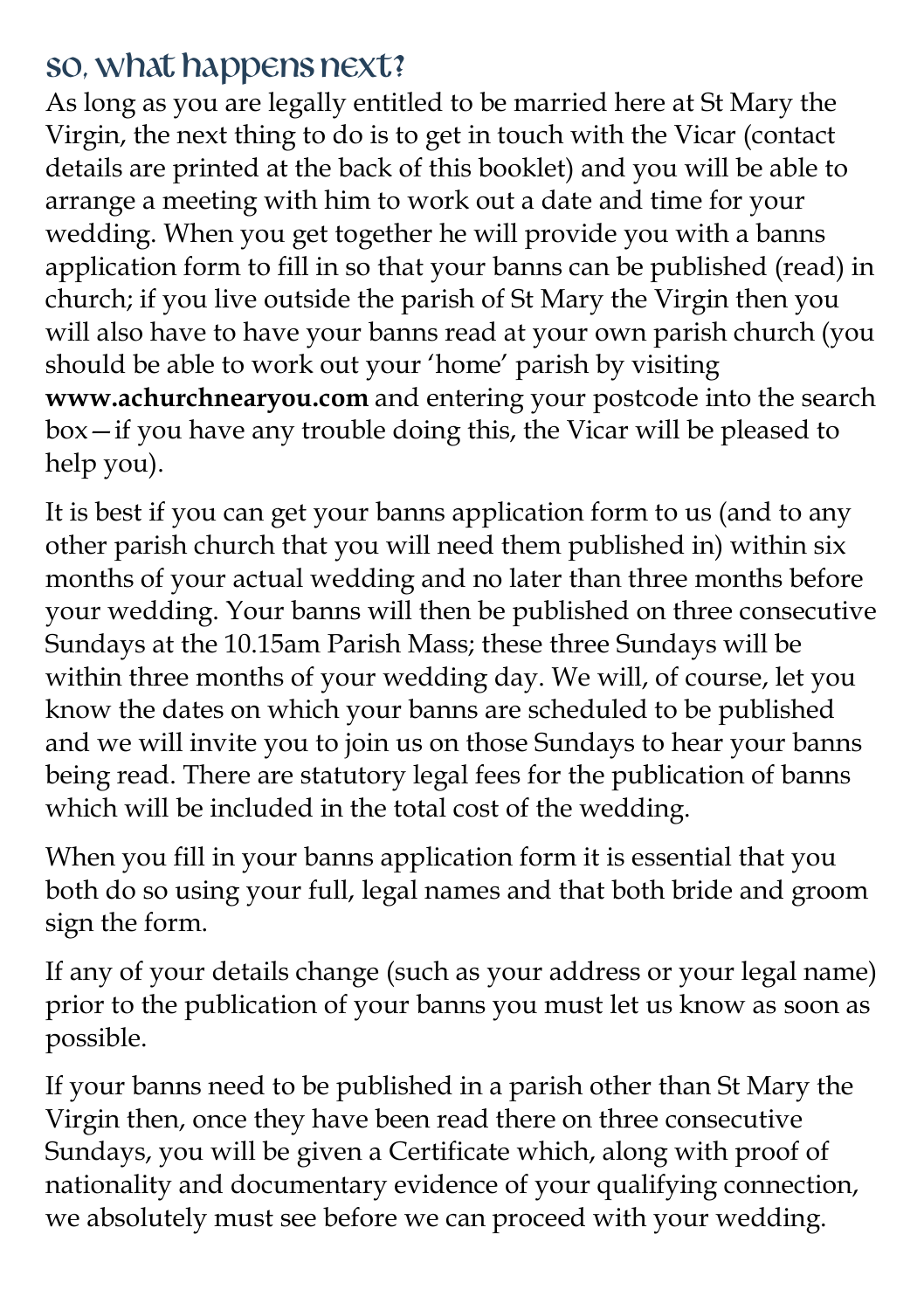In exceptional circumstances there may not enough time for your banns to be read in church, in which case you will need to apply for a Common Licence, rather than banns; this is also the process you will need to undertake if one or both of you are British, but do not live in England or Wales—again, the Vicar will be able to help you with this.

If one or both of you is a national of a country which is outside the European Economic Area, you will require a Superintendent Registrar's Certificate to marry, rather than have banns read.

## What are banns?

Banns are an ancient and traditional way in which your forthcoming wedding is publicly announced and is also a way for anyone to offer a legal challenge to it (this sounds scary, but if there's no legal reason why you shouldn't be getting married then there is really nothing to worry about!).

The form of words for the publication of banns is:

*I publish the banns of marriage between N of [e.g. the parish of ] and N of [e.g. this parish]. If any of you know cause or just impediment why these two persons should not be joined together in Holy Matrimony, ye are to declare it. This is the [first/ second/ third] time of asking.*

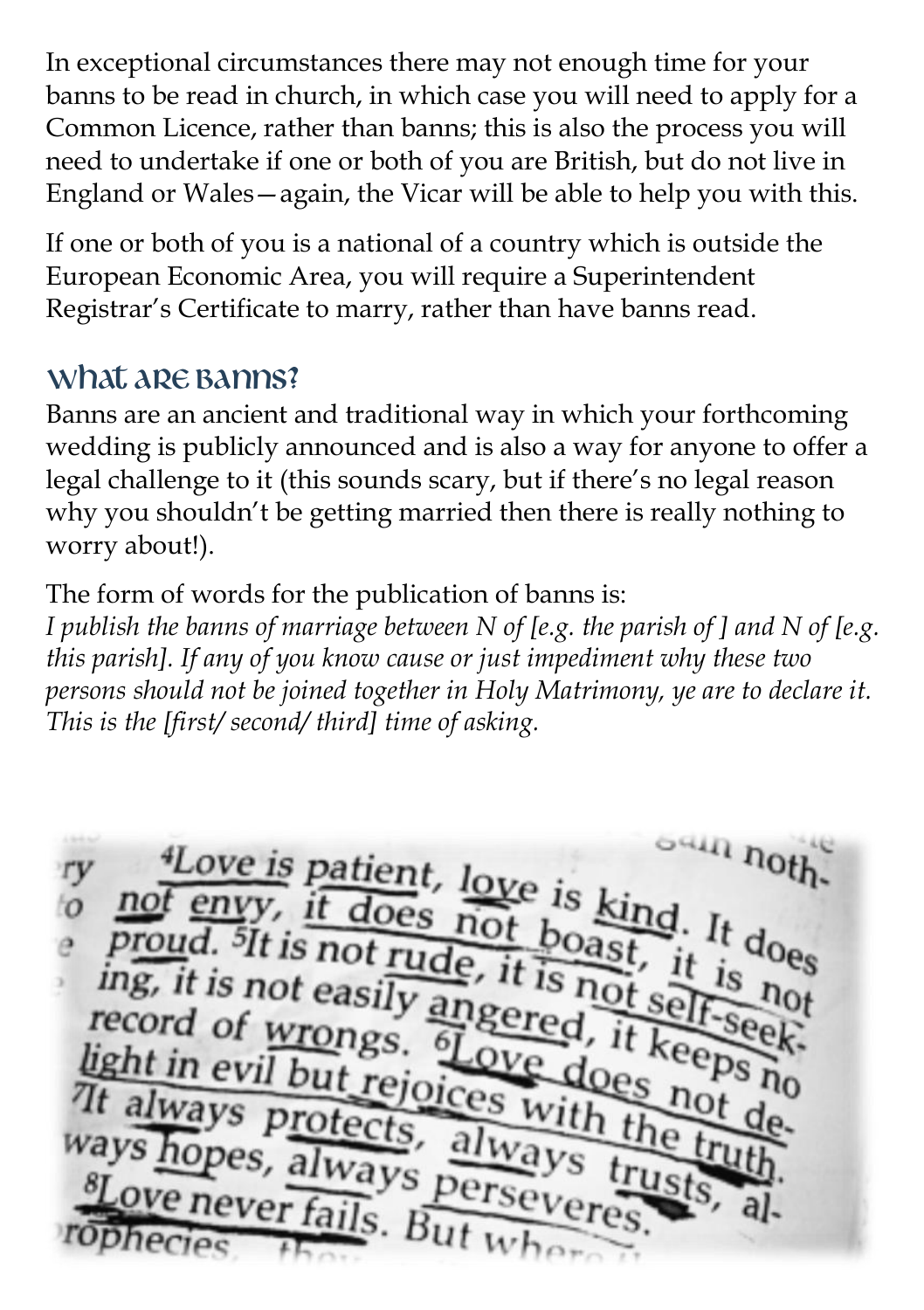#### Readings

The Church of England wedding service always contains at least one reading from the Bible, a list of suitable wedding readings are listed below. The Vicar is happy to read the Bible reading you choose, but reading the lesson is a wonderful way for someone you love to participate in your ceremony. A friend or family member would be a nice option, for example, but it is also possible for either groom or bride to read the Bible reading.

Some suggested readings: *1 Corinthians 13 Genesis 1.26-28 Song of Solomon 2.10-13; 8.6-7 Matthew 5.1-10 Mark 10.6-9, 13-16 John 2.1-11 Ephesians 5.21-33 Philippians 4.4-9 Colossians 3.12-17 1 John 4.7-12*

## Hymns

Holy Matrimony is an act of worship and singing God's praises is always an important feature of a service in church, so we ask that you choose (at least) two hymns for your wedding ceremony. There are lots and lots of possibilities and there is a list of suitable hymns below; but, if you're struggling, a good idea is to visit the Church of England's website, **www.yourchurchwedding.org** and when choosing your hymns look them up on Youtube!

If the hymns you choose are not in our hymn books then it will be necessary for you to print separate sheets or to include the text of the hymns in an order of service (if you choose to produce one).

Some suggested hymns: *All Things Bright and Beautiful Amazing Grace Bind us Together*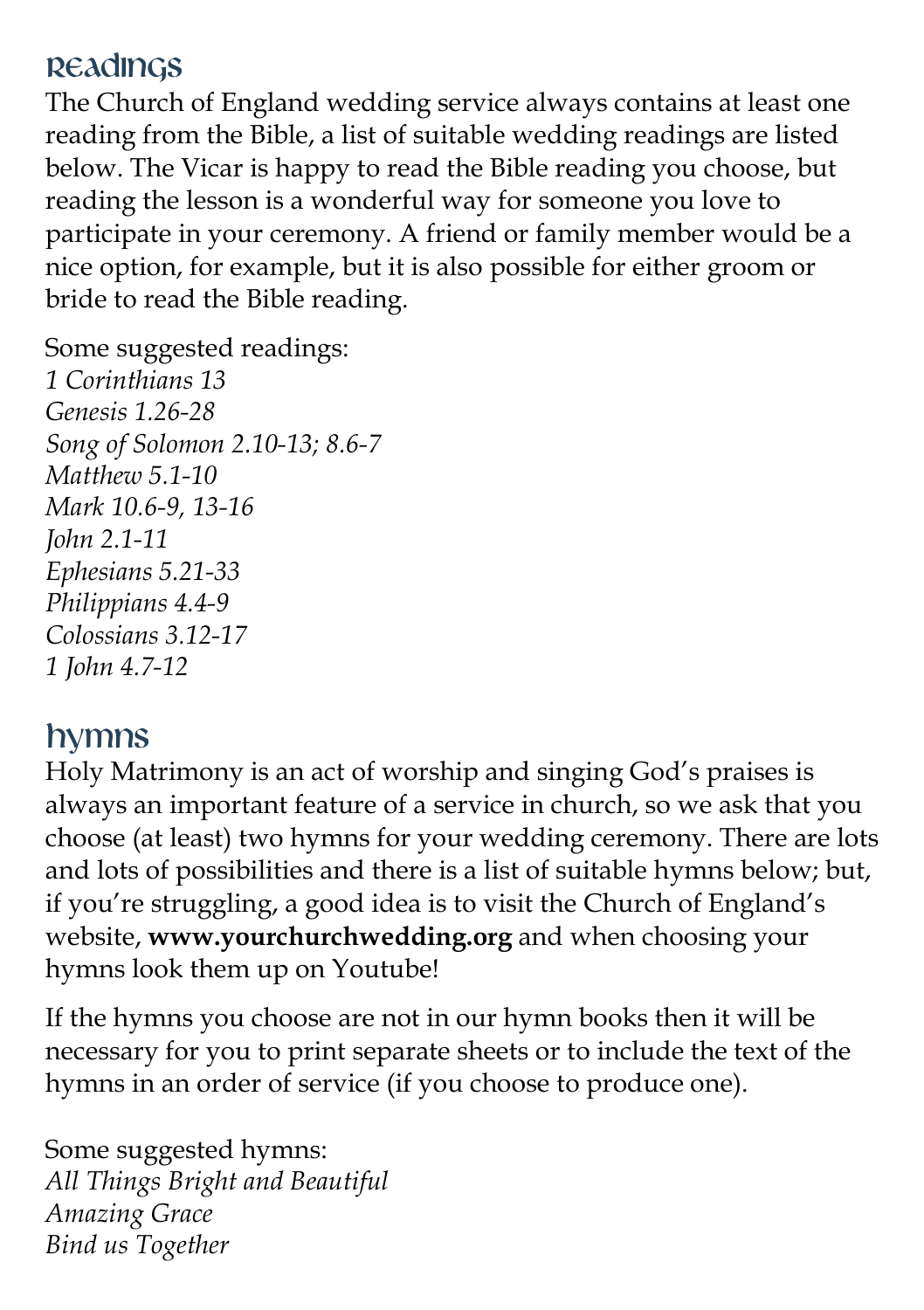*Dear Lord and Father of Mankind Give me Joy in my Heart Guide Me, O thou Great Redeemer Immortal, Invisible I Vow to Thee my Country I Watch the Sunrise Jerusalem Lead Us Heavenly Father Lead Us Lord of all Hopefulness Love Divine, All Loves Excelling Morning has Broken O Jesus I Have Promised Make Me a Channel of Your peace One More Step Along The World I Go Praise my soul the King of Heaven The King of Love my Shepherd is We Pledge to One Another* 

#### Other music

Traditional music for the Bride's entrance and the couples' departure from the church might include the following (all worth YouTubing): Wagner—The Bridal Chorus Pachelbel—Canon in D Mendelssohn—Wedding March Handel—Arrival of the Queen of Sheba

But you might like something more contemporary—we are quite happy to use CDs of other music but you will need to provide them yourself and bring them to the rehearsal. Please also check with the Vicar first, before settling on a piece of music.

It is also customary for music to be played during the signing of the Marriage Registers—again, the organist can play music during this part of the service for a more traditional feel, or you could use tracks from CDs.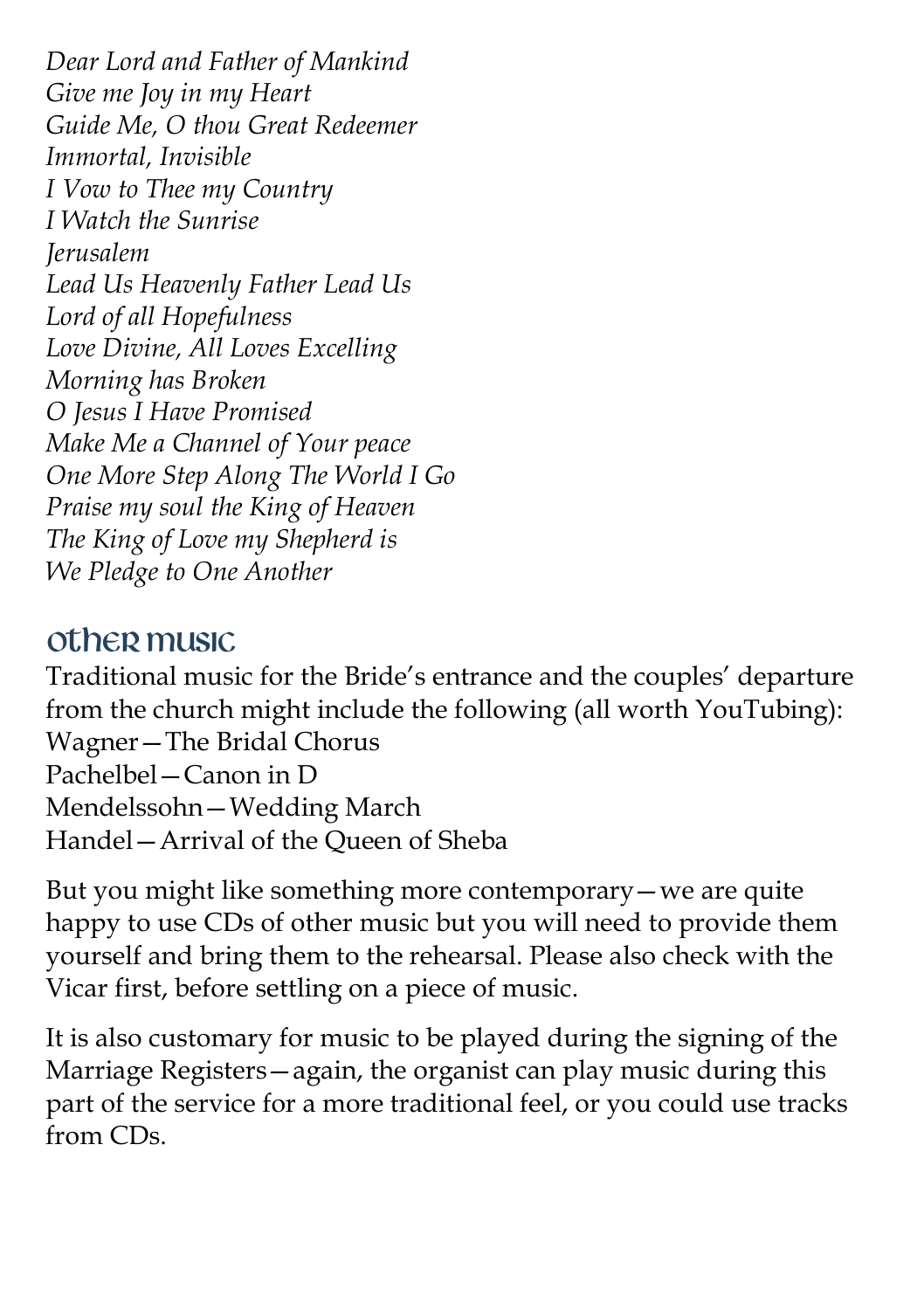# Order of service

Some couples decide to produce an order of service for their wedding day, although it is absolutely not essential for you to do so—we can and, probably more often than not, do get through marriage services without a specially-made order of service.

Nevertheless, it is true that they are nice mementoes of your big day, so it is something you might like to consider. If you think you would like to have one, a simple and effective design is to have a personalised cover and then, on the inside, the headings for each section of the wedding, as well as the text of your hymns and the Lord's Prayer.

We don't produce them here at the Church, so you would need to be in touch with a printing firm or make them yourselves at home. However, if you decide that you would like one, please ask the Vicar to email you an example and if you email him a copy before it goes to press he will be happy to look over it to make sure that it is all as it should be—another pair of eyes is never a bad thing!

# Fees

For 2018 the fees for a wedding at the Abbey Church of St Mary the Virgin are £655. but please be aware that this is amended nationally each year, so this is subject to small changes—we will advise you of the exact cost when you make your booking.

£484 of these fees are statutory fees that we are legally obliged to charge and a large percentage of that is passed on to the Diocese of Coventry—these monies, then, go towards the upkeep of the church locally, regionally, and nationally and without the fees we collect from wedding this beautiful building might not have been available for your own! The rest of the fees cover flowers, organist, vergers, and the running costs of the church building.

Marrying at the Register Office, unsurprisingly, incurs lest financial outlay than marrying in church, but our prices are very reasonable compared to the cost of getting married in another venue locally or nationally.